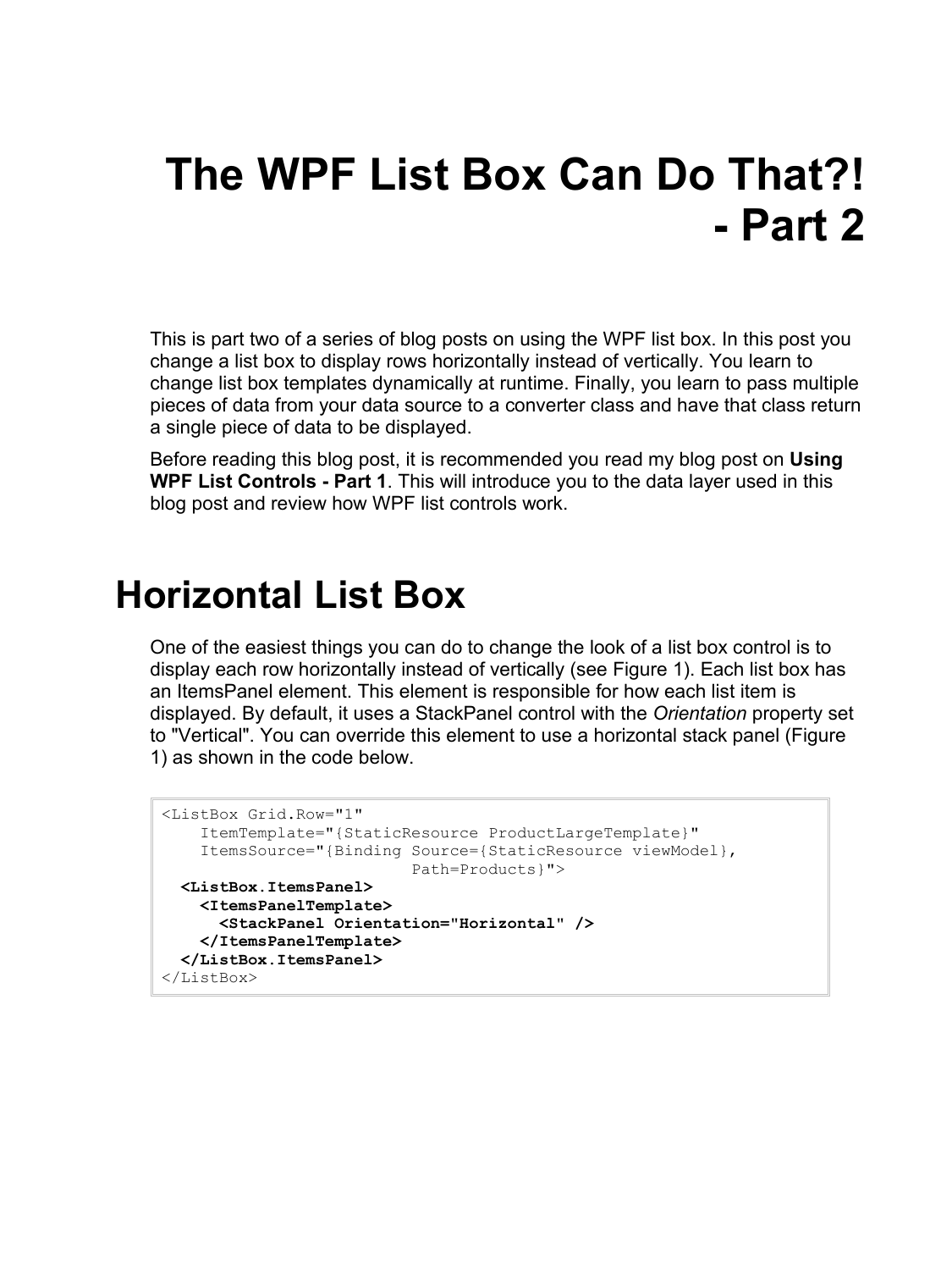| HL Road Frame - Black, 58  | No Image<br>Available | HL Road Frame - Red, 58    | No Image<br>Available | Sport-100 Helmet, Red     | No Image<br>Available |
|----------------------------|-----------------------|----------------------------|-----------------------|---------------------------|-----------------------|
| Product Number: FR-R92B-58 | Color: Black          | Product Number: FR-R92R-58 | Color: Red            | Product Number: HL-U509-R | Color: Red            |
| Cost: \$1,059.31           | Size: 58              | Cost: \$1,059.31           | Size: 58              | Cost: \$13.09             | Size:                 |
| Price: \$1,431.50          | Weight: 1016.04       | Price: \$1,431.50          | Weight: 1016.04       | Price: \$34.99            | Weight:               |
| Sell Start: 6/1/1998       | Sell End:             | Sell Start: 6/1/1998       | Sell End:             | Sell Start: 7/1/2001      | Sell End:             |
| Category ID: 18            |                       | Category ID: 18            |                       | Category ID: 35           |                       |

<span id="page-1-0"></span>Figure 1: A list box can display its data horizontally.

## **Change Templates Dynamically**

In the last blog post you created a <DataTemplate> element in App.xaml with a *Key* value set to **ProductLargeTemplate**. Create a new <DataTemplate> element on the user control with your list box and set the *Key* value to **ProductSmallTemplate**. Make this element look like the following.

```
<DataTemplate x:Key="ProductSmallTemplate">
  <Grid>
     <Grid.ColumnDefinitions>
      <ColumnDefinition Width="*" />
       <ColumnDefinition Width="Auto" />
    </Grid.ColumnDefinitions>
     <TextBlock Grid.Column="0"
                Text="{Binding Path=Name}" />
     <TextBlock Grid.Column="1"
                 TextAlignment="Right"
                 Text="{Binding Path=ListPrice, StringFormat=c}" />
  </Grid>
</DataTemplate>
```
This template, when applied to a list box, looks like [Figure 2.](#page-3-0) The goal is to write a little code to switch between the large and small templates at runtime. Add a StackPanel on your form and place two buttons within that panel. One button modifies the ItemTemplate of the list box to display the small template. The other button modifies the ItemTemplate to display the large template.

```
<StackPanel Grid.Row="1"
            Orientation="Horizontal">
   <Button Content="Less"
         Click="LessButton_Click" />
   <Button Content="More"
          Click="MoreButton_Click" />
</StackPanel>
```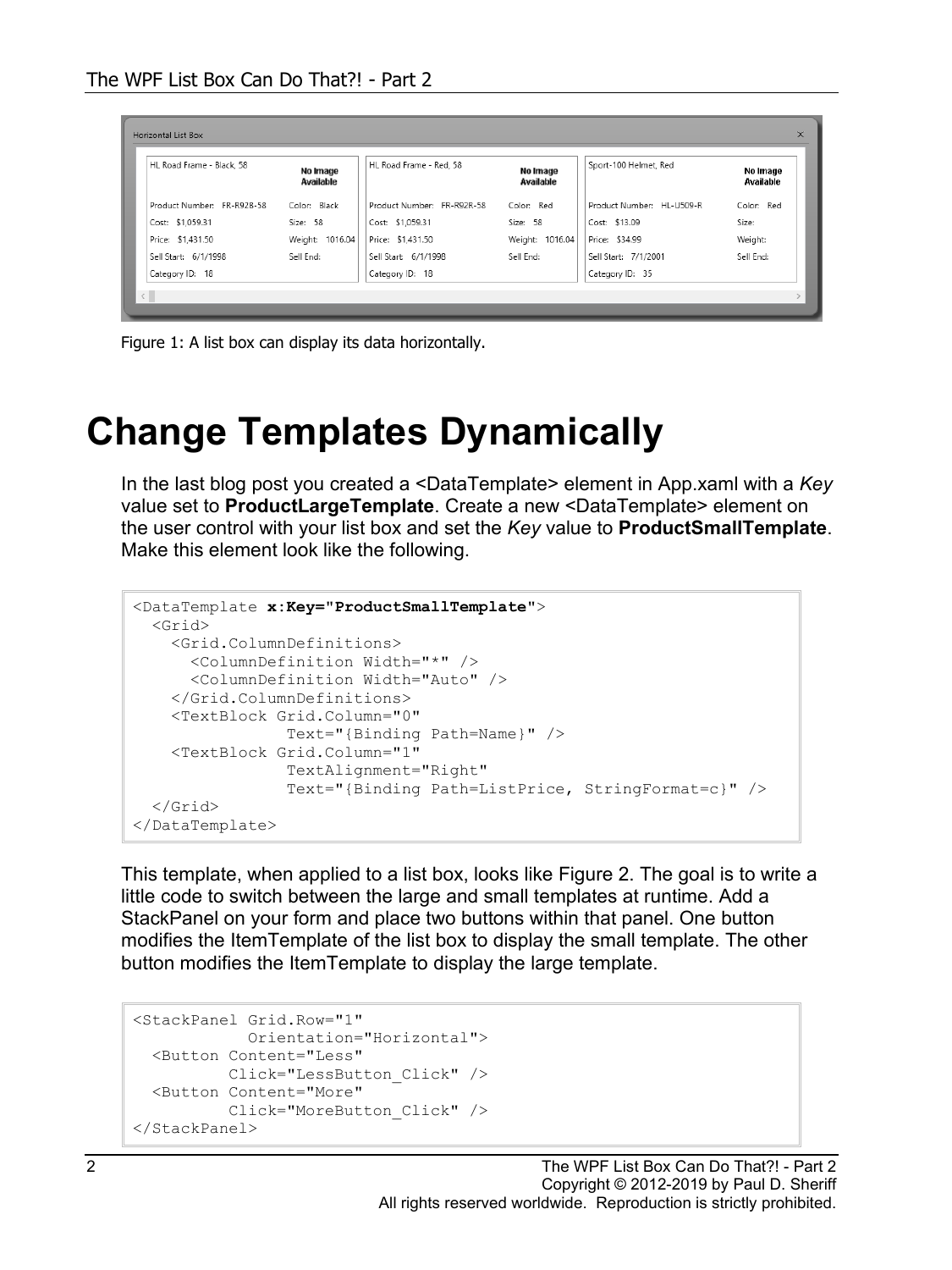Set the *Name* property on the ListBox to **ProductList** as shown in the following code. Set the *ItemTemplate* to use the **ProductSmallTemplate**.

```
<ListBox Grid.Row="2"
     Name="ProductList"
     ItemTemplate="{StaticResource ProductSmallTemplate}"
      ItemsSource="{Binding Source={StaticResource viewModel},
                            Path=Products}" />
```
Write the event procedures for the two buttons you added within the StackPanel. The LessButton\_Click event procedure modifies the *ItemTemplate* property of the list box by locating the data template you named **ProductSmallTemplate**. The MoreButton\_Click event procedure modifies the *ItemTemplate* property of the list box by locating the data template you named **ProductLargeTemplate** in the App.xaml file.

```
private void LessButton_Click(object sender, RoutedEventArgs e)
{
   ProductList.ItemTemplate = 
(DataTemplate)this.FindResource("ProductSmallTemplate");
}
private void MoreButton_Click(object sender, RoutedEventArgs e)
{
  ProductList.ItemTemplate = 
(DataTemplate)App.Current.FindResource("ProductLargeTemplate");
}
```
If you have not already done so, remove the XAML to display the list box horizontally. Run the WPF application and click on each button to see the view of each row in the list box change from one template to another.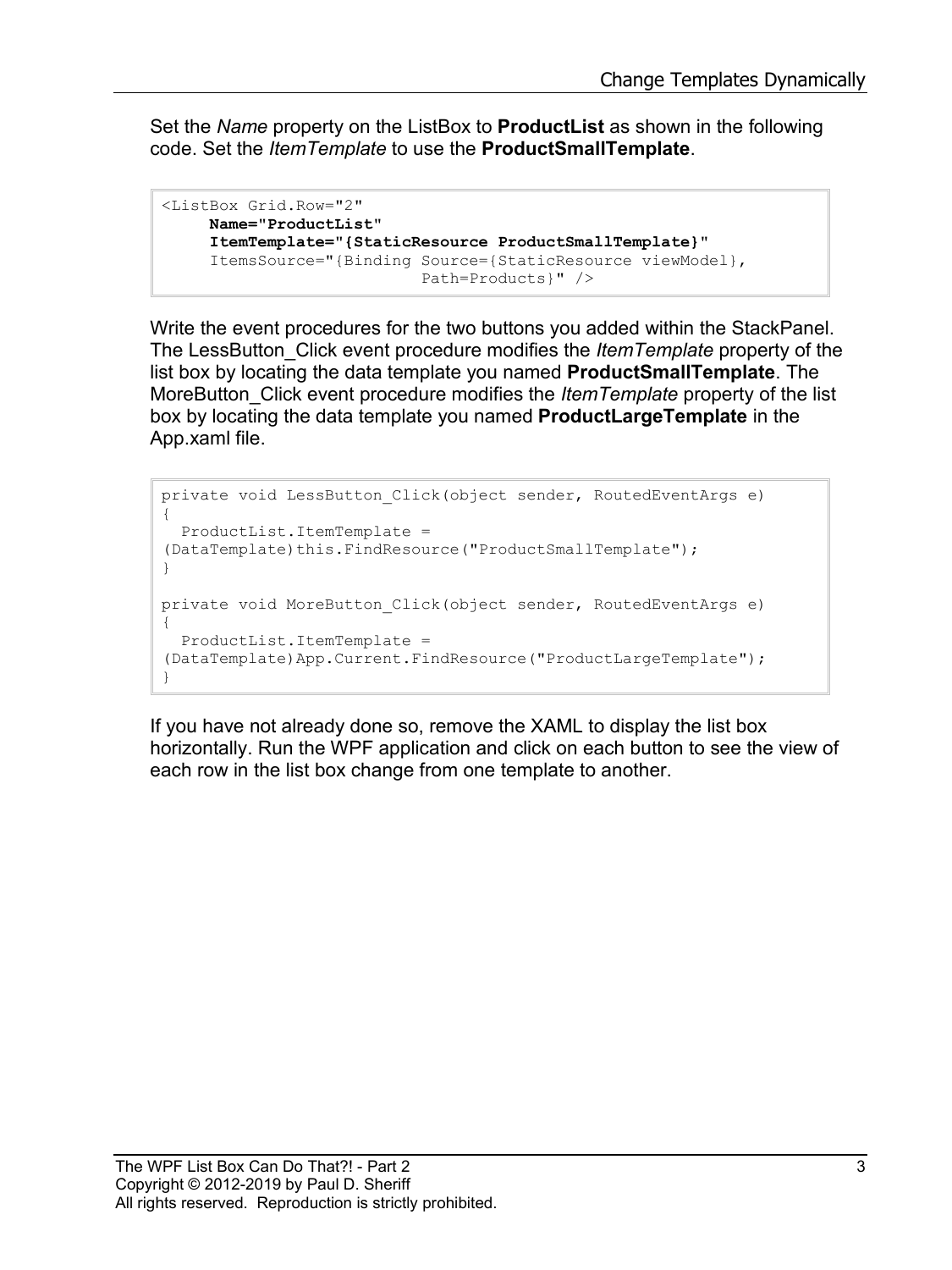| Change Templates<br>More<br>Less |            |  |  |  |
|----------------------------------|------------|--|--|--|
|                                  |            |  |  |  |
| HL Road Frame - Black, 58        | \$1,431.50 |  |  |  |
| HL Road Frame - Red, 58          | \$1,431.50 |  |  |  |
| Sport-100 Helmet, Red            | \$34.99    |  |  |  |
| Sport-100 Helmet, Black          | \$34.99    |  |  |  |
| Mountain Bike Socks, M           | \$9.50     |  |  |  |
| Mountain Bike Socks, L           | \$9.50     |  |  |  |
| Sport-100 Helmet, Blue           | \$34.99    |  |  |  |
| AWC Logo Cap                     | \$8.99     |  |  |  |
| Long-Sleeve Logo Jersey, S       | \$49.99    |  |  |  |
| Long-Sleeve Logo Jersey, M       | \$49.99    |  |  |  |
| Long-Sleeve Logo Jersey, L       | \$49.99    |  |  |  |
| Long-Sleeve Logo Jersey, XL      | \$49.99    |  |  |  |

<span id="page-3-0"></span>Figure 2: Templates can be manipulated at runtime.

## **Multi-Binding Converter**

Sometimes you may not have the source code to your data source and thus you can't add new properties to display. Or, you need a way of performing a calculation and have the resulting value displayed. In either case, you need a class that can multiple pieces of data from the original data source, perform some transformation or calculation on that data, then return a value to display. This type of a class is called a multi-binding converter. This converter class returns the profit margin as a formatted string that can be used to display on the UI.

In the Product class there are two properties *StandardCost* and *ListPrice*, but there is no property for *ProfitMargin*. The class ProfitMarginAsStringConverter is shown in the listing below. This class calculates the profit margin and returns it as a string formatted as a percentage.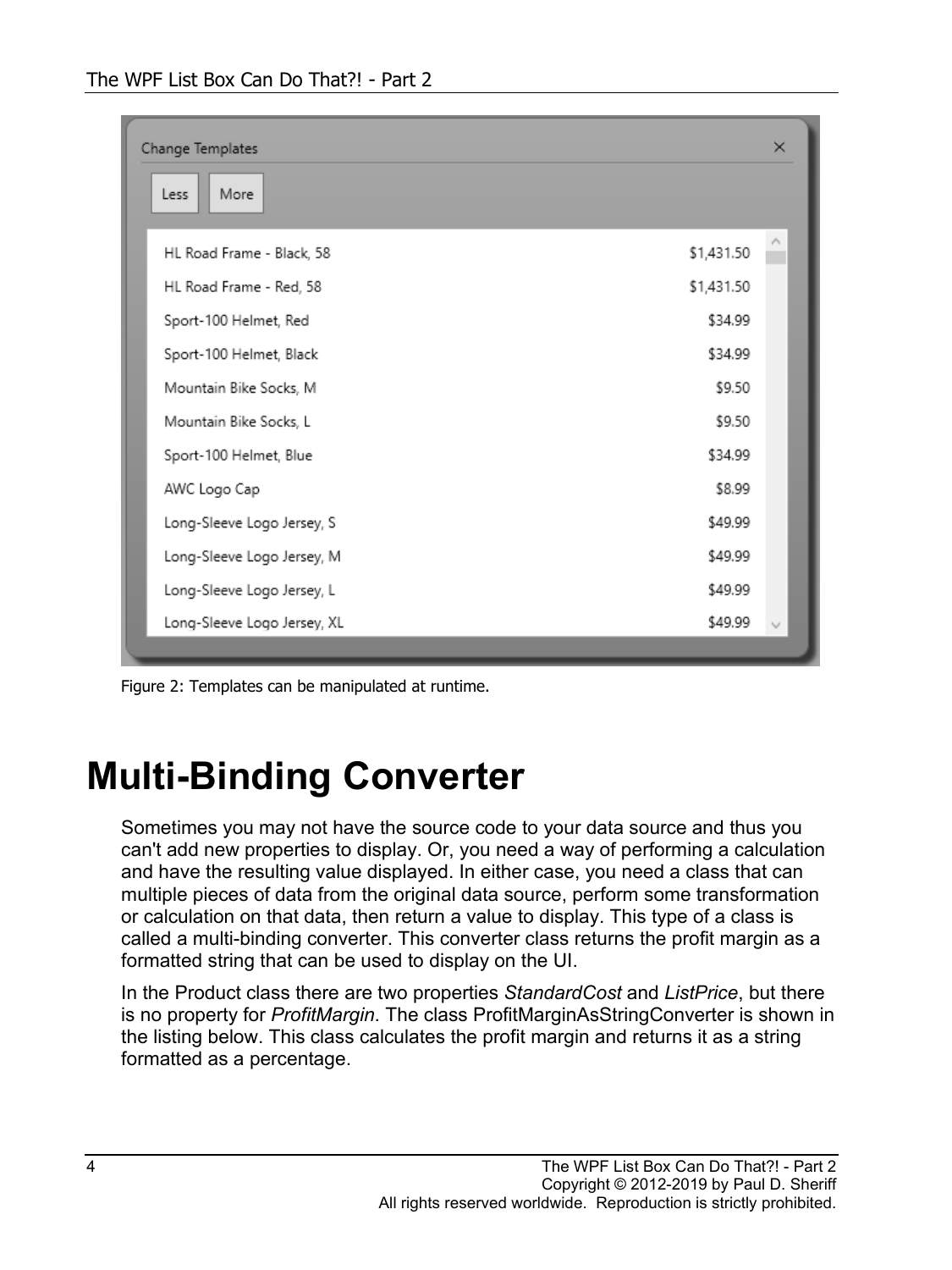```
public class ProfitMarginAsStringConverter : IMultiValueConverter
{
  public object Convert(object[] values, Type targetType,
    object parameter, CultureInfo culture) { 
    decimal ret = 0;
    decimal cost = 0;
    decimal price = 0;
    if (values. Count () > 1) {
       // First parameter is cost
       cost = System.Convert.ToDecimal(values[0]);
       // Second parameter is price
      price = System.Convert.ToDecimal(values[1]);
      // Calculate the profit margin
      ret = Math.Round(((price - cost) / cost), 1);
     }
    return ret.ToString("P");
   }
  public object[] ConvertBack(object value, Type[] targetTypes,
     object parameter, CultureInfo culture) {
     throw new NotImplementedException();
   }
}
```
The difference between a multi-binding converter and a normal converter class is this class implements the IMultiValueConverter interface. The Convert() method accepts an array of object values instead of just a single value that a normal converter class accepts.

Within the code, you read the *values[]* array to get the values passed in. These values are passed positionally, so you need some good documentation on the usage of this class. This class reads the cost first, then the list price. With these two pieces of information you can determine the profit margin for a product. The calculated profit margin is converted into a percentage format using the ToString("P") method and returned from the Convert() method.

To use this class, create an instance of this class in XAML by adding the following definition in your <UserControl.Resources> element.

```
<UserControl.Resources>
  <local:ProfitMarginAsStringConverter
     x:Key="profitMarginConverter" />
</UserControl.Resources>
```
Once this is resource is created, add a new row definition to your <Grid>. Add a StackPanel element and put it into that new row, in this case, row 6. Write the following code within the StackPanel to display the text returned from the convert class you just wrote.